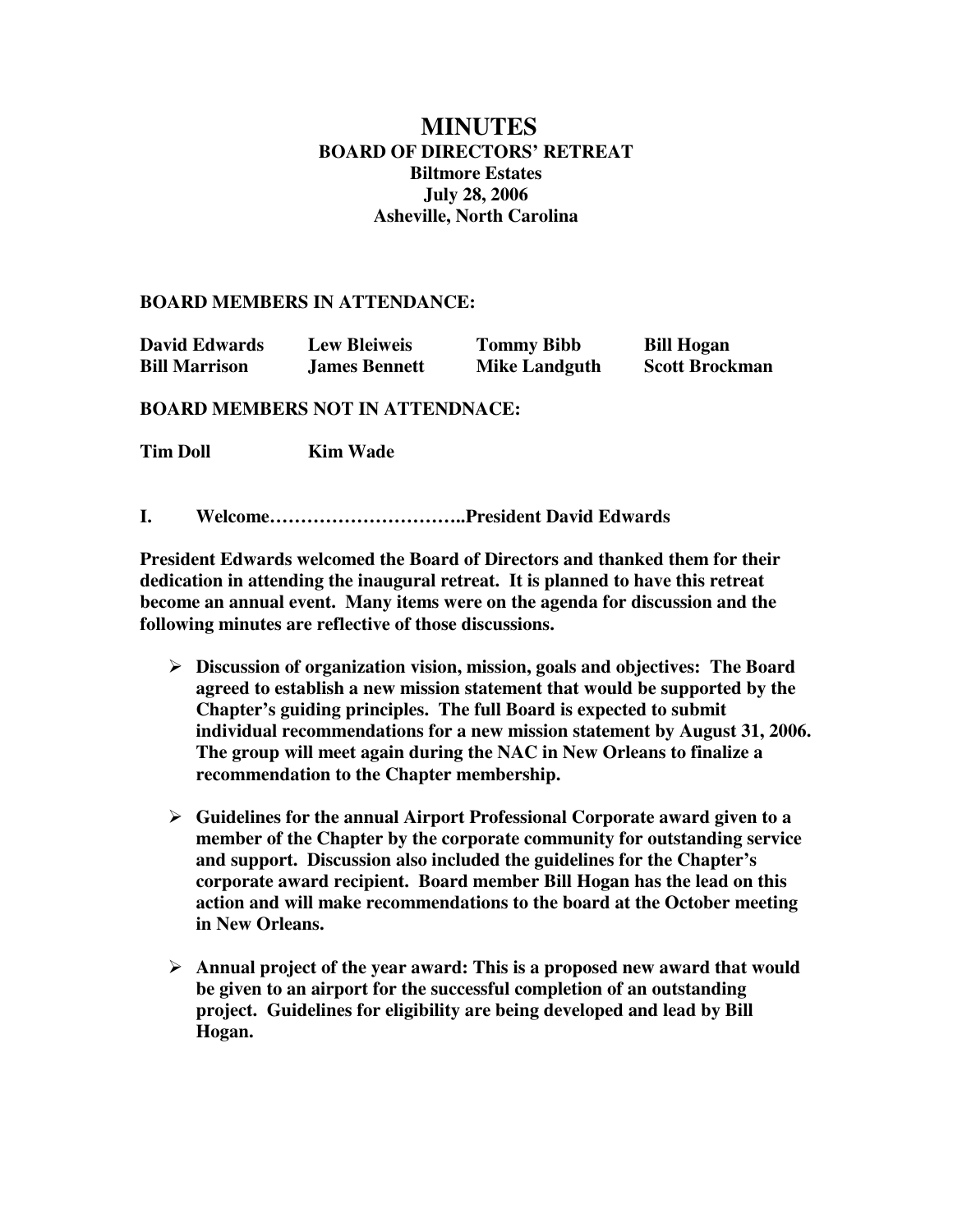- **Chapter member scholarship fund: The Board is reviewing the recommendation to establish an investment committee that would attempt to enhance the scholarship funds earning potential. The Board voted unanimously to make a contribution to the scholarship fund increasing the working balance to \$200k. The earnings from the account would continue to support the 3 annual student scholarships, and also provide funds for member services. Examples of these services include tuition assistance, PDI, AAAE ACE and CM programs.**
- **Mentoring program: The discussion centered on increasing the Chapter's outreach to women and minorities for service on committees and the Board itself. The Board recognizes some perceptions exist that need to be addressed in order to engage the membership and encourage more participation from these members.**
- **Committee structure: A recommendation was made to establish a new investment committee to assist the Chapter in pursuing higher yielding investments.**
- **Board member sponsorship support for conferences: A letter is planned for all SEC member airports requesting an annual sponsorship to support the Chapter's two conferences. Mike Landguth has the lead on this action as Chair of the 2007 F&A conference. The discussion then centered around the establishment of an annual sponsorship package that would include the Finance and Administration Conference as well as the Chapter's Annual Conference for corporate partners. Sponsors would receive certain benefits and recognition at both events. Possible benefits include greater recognition on the Chapter's website, newsletter, and direct recognition of conference breaks or meals. A follow-on action includes the establishing of a sponsor database with information obtained from recent host airports of the Chapter's Annual Conference and AAAE headquarters.**
- **Minimum financial return commitment from host airports for annual conference: Much discussion was had about requiring the annual conference host airport to guarantee a minimum financial return to the chapter. It is understood most airports are unclear as to what the expectations actually are and the potential impact to the O&M budget. Final discussions focused on establishing a Memo of Understanding that outlines Chapter expectations and minimum financial objectives.**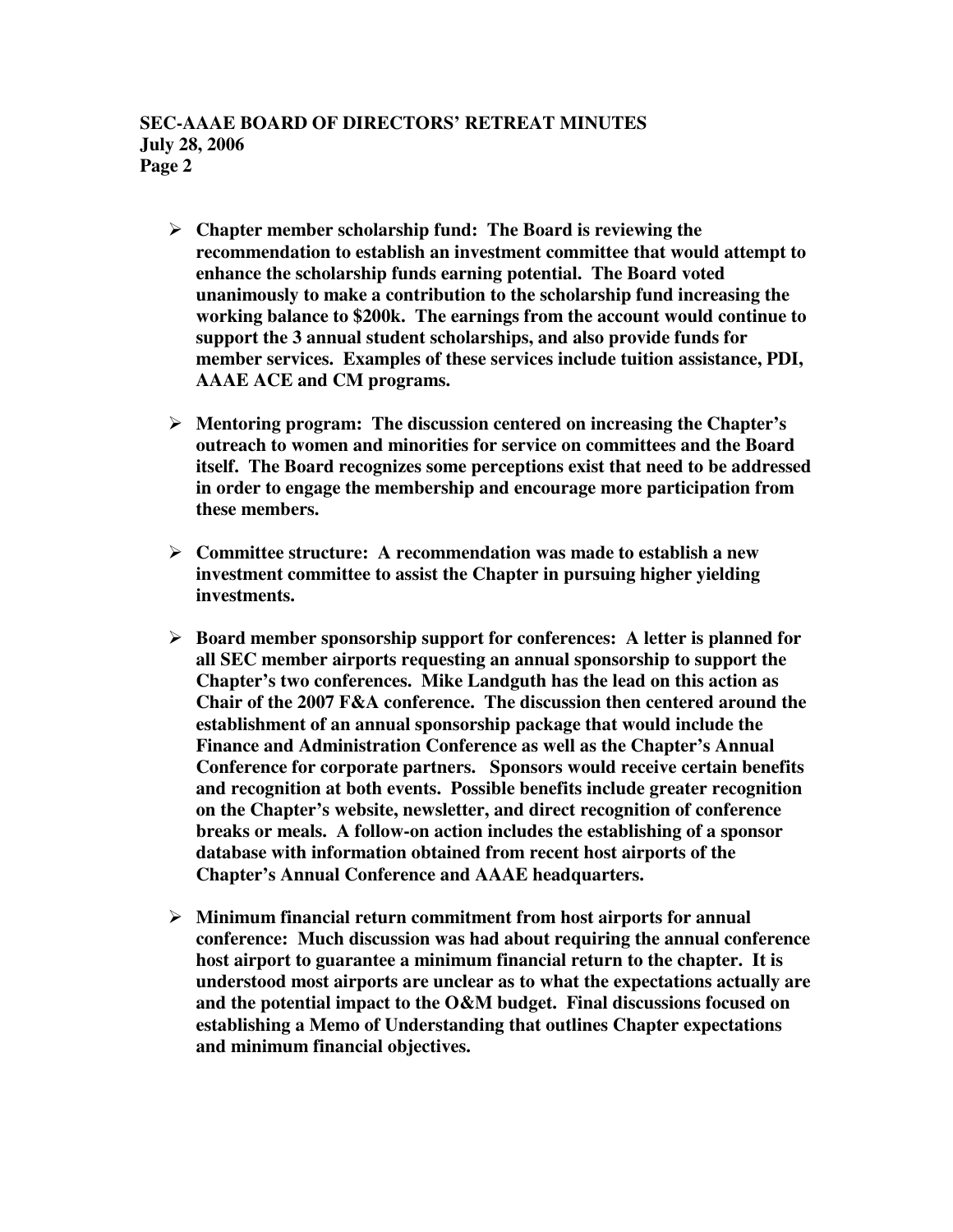- **New Board member orientation: President Edwards has the lead on this item in creating and redefining the manual on expectations of new board members. A manual will be made available that outlines the Board Member's duties to the Chapter and individual duties, requirements to be considered for a chair's position, etc. It was also determined all officers must have their A.A.E. and all but two directors must have the A.A.E. status.**
- **Website advertising opportunities: the recommendation is to utilize the Chapter's website more effectively as a revenue generator and vehicle to provide value to corporate partners. The proposal is to create a package for a select group of sponsors to be featured on the website. This would include full color logos and direct links to the company website. It was also acknowledged this would need to be limited in order to have real value. Scott Brockman and Bill Hogan to facilitate. Bill Marrison to develop a fee schedule for a general scroll type ad for corporate sponsors.**
- **AAAE SEC Finance & Administration Conference: President Edwards to contact AAAE to discuss the conference planning agreement and whether or not the Chapter should continue the relationship. It was also determined the President-Elect will determine the conference location for out year planning. It is the desire of the Board to have the conference location planned at least two years out to get better pricing and venues.**
- **Other items not on the agenda: More emphasis to be placed on gaining participation from women and minority members. Scott Brockman to contact AMAC for a list of members for cross comparison with the Chapter's membership. Various issues relating to the bylaws were placed into consideration. These include:**
	- **establishing and actual verification of a quorum at meetings**
	- **the number of directors present to establish a quorum**
	- **the language used to address term limits in the event a vacancy is filled in midterm**
	- **methods used to establish candidates for the chapters nomination to the AAAE national board**